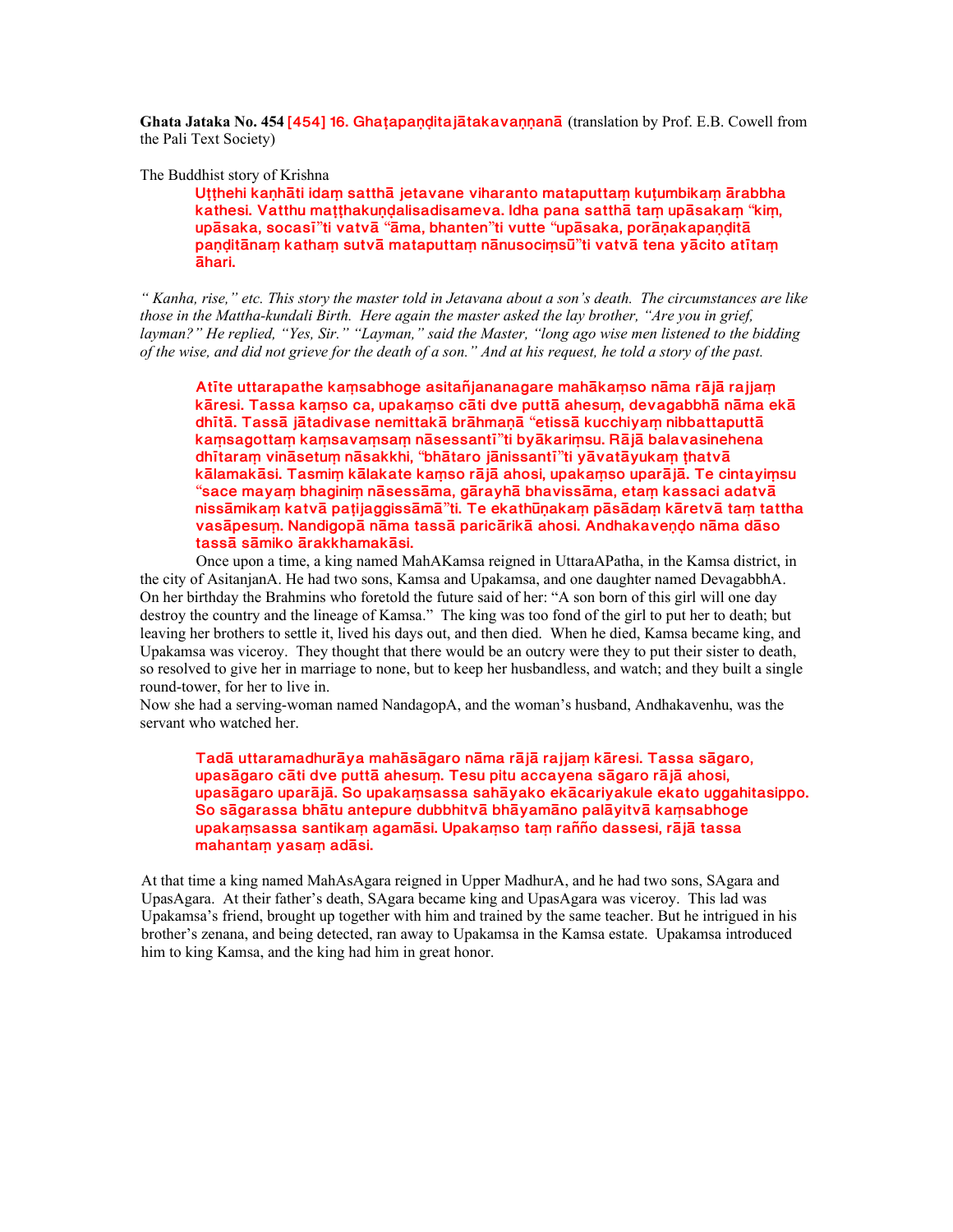So rājupatthānam gacchanto devagabbhāya nivāsam ekathambham pāsādam disvā "**kasseso niv±so**"**ti pucchitv± ta½ k±raºa½ sutv± devagabbh±ya paµibaddhacitto** ahosi. Devagabbhāpi ekadivasam tam upakamsena saddhim rājupatthānam **±gacchanta½ disv±** "**ko eso**"**ti pucchitv±** "**mah±s±garassa putto upas±garo n±m±**"**ti** nandigopāya santikā sutvā tasmim paṭibaddhacittā ahosi. Upasāgaro nandigopāya **lañja½ datv±** "**bhagini, sakkhissasi me devagabbha½ dassetun**"**ti ±ha. S±** "**na eta½ s±mi, garukan**"**ti vatv± ta½ k±raºa½ devagabbh±ya ±rocesi. S± pakatiy±va tasmi½ paµibaddhacitt± ta½ vacana½ sutv±** "**s±dh³**"**ti sampaµicchitv± nandigop±** upasāgarassa saññam datvā rattibhāge tam pāsādam āropesi. So devagabbhāya saddhim samvāsam kappesi. Atha nesam punappunam samvāsena devagabbhā **gabbha½ paµilabhi.** Aparabhāge tassā gabbhapatitthānam pākatam ahosi. Bhātaro nandigopam

**pucchi½su, s± abhaya½ y±citv± ta½ antara½ kathesi. Te sutv±** "**bhagini½ n±setu½** na sakkā, sace dhītaram vijāyissati, tampi na nāsessāma, sace pana putto **bhavissati, n±sess±m±**"**ti cintetv± devagabbha½ upas±garasseva ada½su. S± paripuººagabbh± dh²tara½ vij±yi. Bh±taro sutv± haµµhatuµµh± tass±** "**añjanadev²**"**ti n±ma½ kari½su.**

UpasAgara while waiting upon the king observed the tower where dwelt DevagabbhA; and on asking who lived there, heard the story, and fell in love with the girl. And DevagabbhA one day saw him as he went with Upakamsa to wait upon the king. She asked who that was; and being told by NandagopA that it was UpasAgara, son of the great king SAgara, she too fell in love with him. UpasAgara gave a present to NandagopA, saying, "Sister, you can arrange a meeting for me with DevagabbhA." "Easy enough," quoth NandagopA, and told the girl about it. She being already in love with him, agreed at once. One night NandagopA arranged a tryst, and brought UpasAgara up into the tower; and there he stayed with DevagabbhA. And by their constant intercourse, DevagabbhA conceived. By and bye it became known that she was with child, and the brothers questioned NandagopA. She made them promise her pardon, and then told the ins and outs of the matter. When they heard the story, they thought, "We cannot put our sister to death. If she bears a daughter, we will spare the babe also; if a son, we will kill him." And they gave DevagabbhA to UpasAgara to wife.

When her full time came to be delivered, she brought forth a daughter. The brothers on hearing this were delighted, and gave her the name of Lady AnjanA.

Tesam bhogavaddhamānam nāma bhogagāmam adamsu. Upasāgaro devagabbham gahetvā bhogavaddhamānagāme vasi. Devagabbhāya punapi gabbho patitthāsi, nandigopāpi tam divasameva gabbham patilabhi. Tāsu paripunnagabbhāsu ekadivasameva devagabbhā puttam vijāyi, nandigopā dhītaram vijāyi. Devagabbhā puttassa vināsanabhayena puttam nandigopāya rahassena pesetvā tassā dhītaram **±har±pesi. Tass± vij±tabh±va½ bh±tik±na½ ±rocesu½. Te** "**putta½ vij±t±, dh²taran**"**ti pucchitv±** "**dh²taran**"**ti vutte** "**tena hi poseth±**"**ti ±ha½su. Etenup±yena** devagabbhā dasa putte vijāyi, dasa dhītaro nandigopā vijāyi. Dasa puttā nandigopāya santike vaddhanti, dhītaro devagabbhāya. Tam antaram koci na jānāti. Devagabbhāya jetthaputto vāsudevo nāma ahosi, dutiyo baladevo, tatiyo candadevo, catuttho sūriyadevo, pañcamo aggidevo, chattho varunadevo, sattamo ajjuno, ațțhamo pajjuno, navamo ghațapaņdito, dasamo ankuro nāma ahosi. Te andhakaveņdadāsaputtā dasa bhātikā cețakāti pākațā ahesum.

And they allotted to them a village for their estate, named GovaddhamAna (perhaps Goverdhana?). UpasAgara took DevagabbhA and lived with her at the village of GovaddhamAna.

DevagabbhA was again with child, and that very day NandagopA conceived also. When their time was come, they brought forth on the same day, DevagabbhA a son and NandgopA a daughter. But DevagabbhA, in fear that her son might be put to death, sent him secretly to NandagopA, and received NandagopA's daughter in return. They told the brothers of the birth. "Son or daughter?" they asked. "Daughter," was the reply. "Then see that it is reared,"said the brothers. In the same way Devagabbha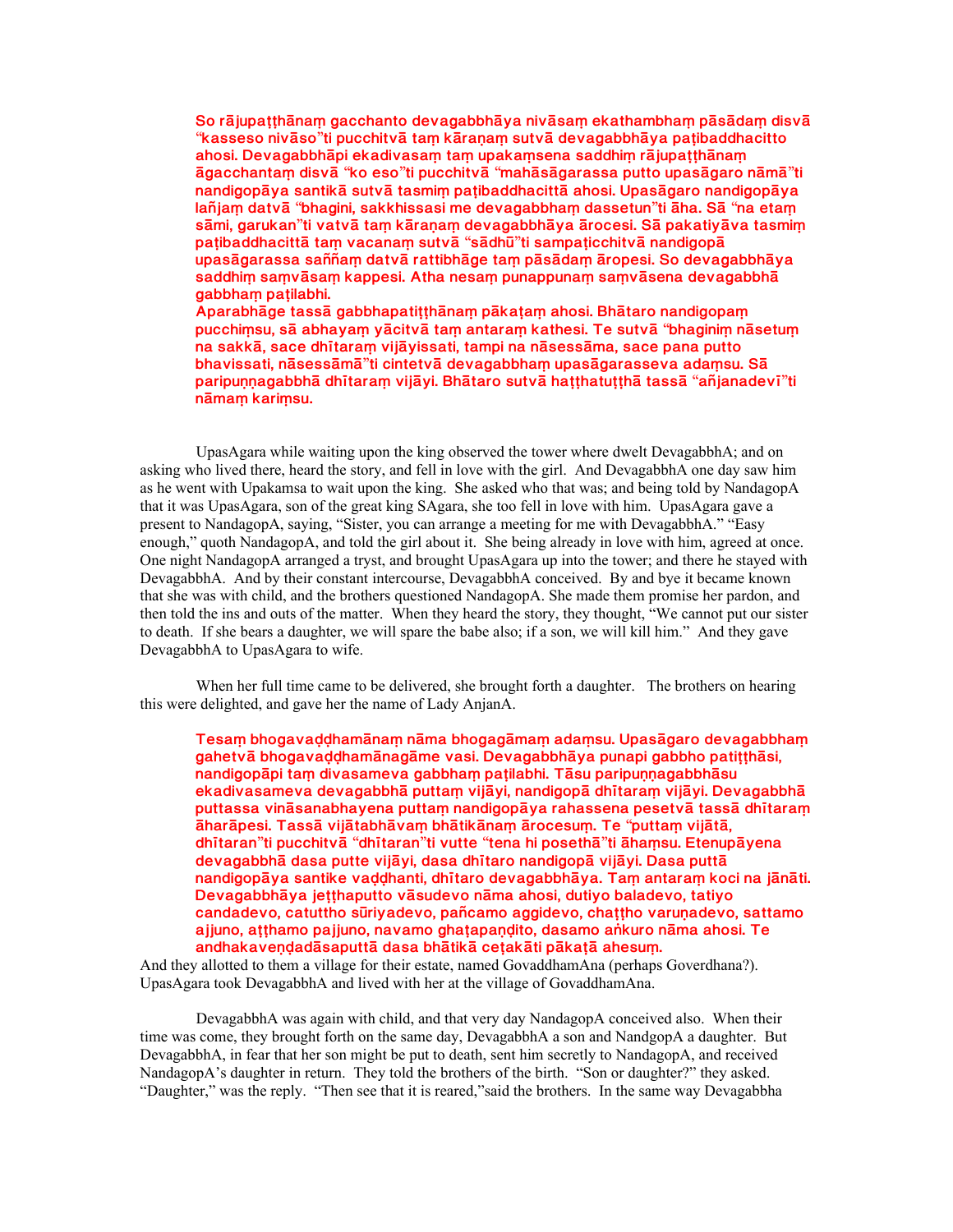bore ten sons, and NandagopA ten daughters. The sons lived with NandagopA and the daughters with DevagabbhA, and not a soul knew the secret.

The eldest son of DevagabbhA was named VAsu-deva, the second Baladeva, the third Candadeva, the fourth Suriya-deva, the fifth Aggi-deva, the sixth Varuna-deva, the seventh Ajjuna, the eighth Pajjuna, the ninth Ghata-pandita, the tenth Amkura. They were well known as the sons of Andhakavenhu the servitor, the Ten Slave-Bretheren.

Te aparabhāge vuddhimanvāya thāmabalasampannā kakkhalā pharusā hutvā vilopam karontā vicaranti rañño gacchante pannākārepi vilumpanteva. Manussā  $s$ annipatitvā "andhakaveņdadāsaputtā dasa bhātikā rattham vilumpantī"ti  $r\bar{a}$  jangane upakkosimsu. Rājā andhakavendam pakkosāpetvā "kasmā puttehi  $x$ ilopam kārāpesī"ti tajjesi. Evam dutiyampi tatiyampi manussehi upakkose kate rājā **ta½ santajjesi. So maraºabhayabh²to r±j±na½ abhaya½ y±citv±** "**deva, ete na mayha½ putt±, upas±garassa putt±**"**ti ta½ antara½ ±rocesi. R±j± bh²to** "**kena te up±yena gaºh±m±**"**ti amacce pucchitv±** "**ete, deva, mallayuddhavittak±, nagare yuddha½ k±retv± tattha ne yuddhamaº¹ala½ ±gate g±h±petv± m±ress±m±**"**ti vutte c±rurañca, muµµhikañc±ti dve malle posetv±** "**ito sattame divase yuddha½ bhavissat²**"**ti**

In course of time, they grew big, and being very strong, and withal fierce and ferocious, they went about plundering, they even went so far as to plunder a present being conveyed to the king. The people came crowding in the king's court yard, complaining, "Andhakavenhu's sons, the Ten Bretheren, are plundering the land!" So the king summoned Andhakavenhu, and rebuked him for permitting his sons to plunder. In the same way complaint was made three or four times, and the king threatened him. He being in fear of his life craved a boon of safety from the king, and told the secret, that how these were no sons of his, but of UpasAgara. The king was alarmed. "How can we get hold of them?" he asked his courtiers. They replied, "Sire, they are wrestlers. Let us hold a wrestling match in the city, and when they enter the ring we will catch them and put them to death." So they sent for two wrestlers, Canura and Mutthika, and caused a proclamation to be made throughout the city by beat of drum, "that on the seventh day there would be a wrestling match."

nagare bherim carāpetvā rājangaņe yuddhamaņdalam sajjāpetvā akkhavātam kāretvā yuddhamaņ**dalam alankārāpetvā dhajapatākam bandhāpesi**. Sakalanagaram sankhubhi. Cakkāticakkam mañcātimañcam bandhitvā cāruramutthikā yuddhamandalam āgantvā vaggantā gajjantā apphotentā vicarimsu. Dasa bhātikāpi āgantvā rajakavīthim vilumpitvā vannasātake nivāsetvā gandhāpanesu gandham mālākārāpanesu mālam vilumpitvā vilittagattā māladhārino katakannapūrā vaggantā gajjantā apphotentā yuddhamandalam pavisimsu. Tasmim khane cāruro apphotento vicarati.

The wrestling rign was prepared in front of the king's gate; there was an enclosure for the games, the ring was decked out gaily, the flags of victory were ready tied. The whole city was in a whirl; line over line rose the seats, tier above tier. CAnura and Mutthika went down into the ring, and strutted about, jumping, shouting, clapping their hands. The Ten Brethren came too. On their way they plundered the washer men's street, and clad themselves in robes of bright colors, and stealing perfume from the perfumers' shops, and wreaths of flowers from the florists, with their bodies all anointed, garlands upon their heads, earrings in their ears, they strutted into the ring, jumping, shouting, clapping their hands.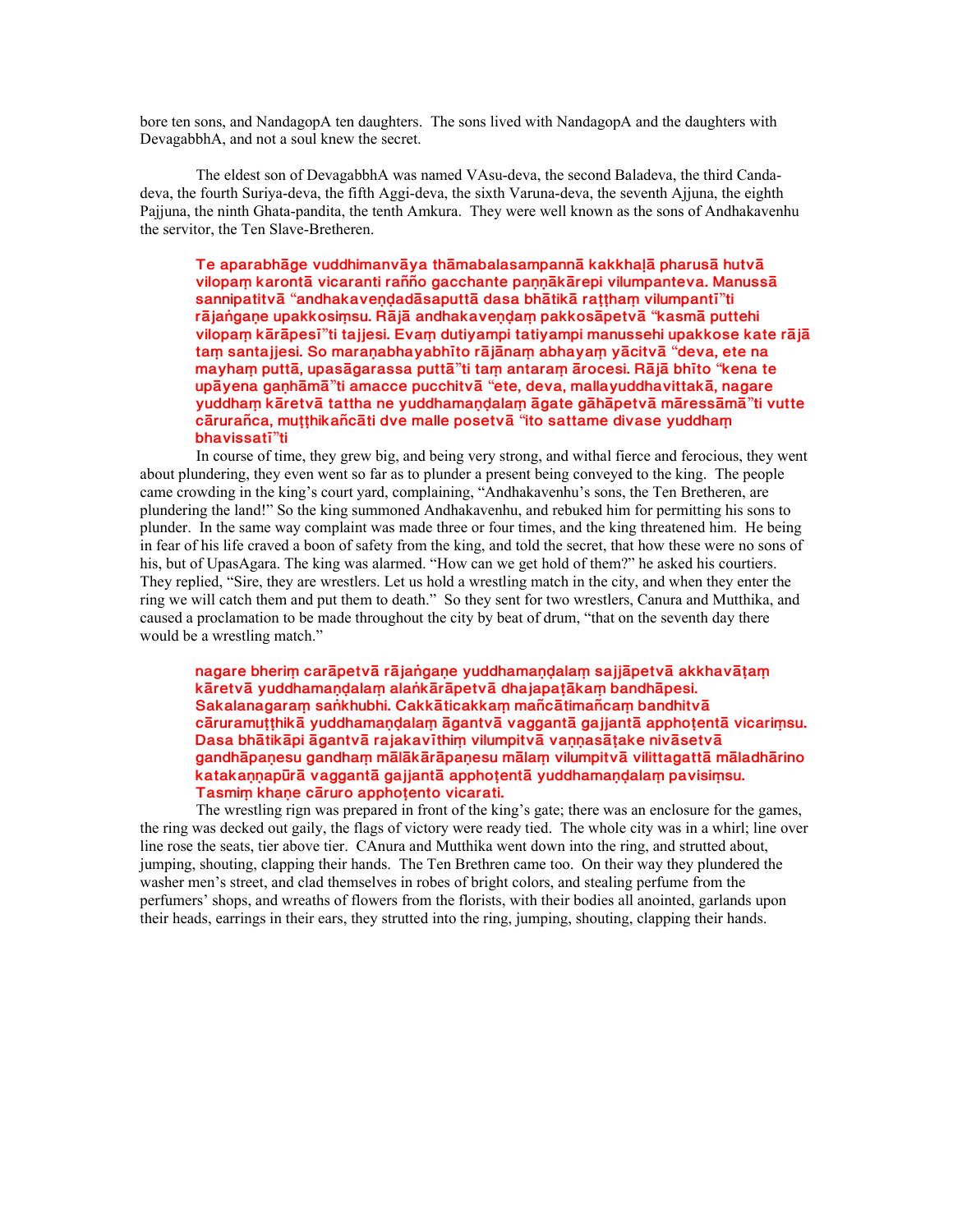**Baladevo ta½ disv±** "**na na½ hatthena chupiss±m²**"**ti hatthis±lato mahanta½** hatthiyottam āharitvā vaggitvā gajjitvā yottam khipitvā cāruram udare vethetvā dve yottakotiyo ekato katvā vattetvā ukkhipitvā sīsamatthake bhametvā **bhūmiyam pothetvā bahi akkhavāte khipi. Cārure mate rājā mutthikamallam ānāpesi.** So utthāya vaggitvā gajjitvā apphoțesi. Baladevo tam pothetvā atthīni sañcunnetvā "**amallomhi, amallomh²**"**ti vadantameva** "**n±ha½ tava mallabh±va½ v± amallabh±va½ v± j±n±m²**"**ti hatthe gahetv± bh³miya½ pothetv± j²vitakkhaya½ p±petv± bahi** akkhavāte khipi.

At the moment, CAnura was walking about and clapping his hands. Baladeva, seeing him, thought, "I won't touch you fellow with my hand!" so catching up a thick strap from the elephant stable, jumping and shouting he threw it round CAnura's belly, and joining the two ends together, brought them tight, then lifting him up, swung him round over his head, and dashing him on the ground rolled him outside the arena. When CAnura was dead, the king sent for Mutthika. Up got Mutthika, jumping, shouting, clapping his hands. Baladeva smote him, and crushed in his eyes; and as he cried out ---"I'm no wrestler! I'm no wrestler!" Baladeva tied his hands together, saying,"Wrestler or no wrestler, it is all one to me," and dashing him down on the ground, killed him and threw him outside the arena.

## **Muµµhiko maranto** "**yakkho hutv± ta½ kh±ditu½ labhiss±m²**"**ti patthana½ paµµhapesi.** So kālamattika-ataviyam nāma yakkho hutvā nibbatti.

Mutthika in his death-throes, uttered a prayer---"May I become a goblin, and devour him!" And he became a goblin, in a forest called by the name of KAlmattiya.

 $R\bar{a}$  jā "gaṇhatha dasa bhātike ceṭake"ti uṭṭhahi Tasmiṃ khaṇe vāsudevo cakkaṃ **khipi. Ta½ dvinnampi bh±tik±na½ s²s±ni p±tesi. Mah±jano bh²tatasito** "**avassay± no hoth±**"**ti tesa½ p±desu patitv± nipajji. Te dvepi m±tule m±retv± asitañjananagare rajja½ gahetv± m±t±pitaro tattha katv±** "**sakalajambud²pe rajja½ gaºhiss±m±**"**ti** nikkhamitvā anupubbena kālayonakarañño nivāsam ayujjhanagaram gantvā tam parikkhipitvā thitam parikhārukkhagahanam viddhamsetvā pākāram bhinditvā rājānam gahetvā tam rajjam attano hatthagatam katvā dvāravatim pāpuņimsu.

 The king said, "Take away the Ten Slave Brethren." At that moment, Vasudeva threw a wheel, which lopped off the heads of the two brothers (i.e. the king and his brother). The crowd, terrified, fell at his feet, and besought him to be their protector.

Thus the Ten Brethren, having slain their two uncles, assumed the sovereignty of the city of AsitanjanA, and brought their parents thither.

They now set out, intending to conquer all India (Jambudipa). In a while they arrived at the city of AyojjhA, the seat of king KAlasena. This they encompassed about, and destroyed the jungle around it, breached the wall and took the king prisoner, and took the sovereignty of the place into their hands. Thence they proceeded to DvAravatI (?Dwarka).

# **Tassa pana nagarassa ekato samuddo ekato pabbato, amanussapariggahita½ kira** tam ahosi.

Tassa ārakkham gahetvā thitayakkho paccāmitte disvā gadrabhavesena gadrabharavam ravati. Tasmim khane yakkhānubhāvena sakalanagaram uppatitvā mahāsamudde ekasmim dīpake titthati. Paccāmittesu gatesu punāgantvā sakatthāneyeva patitthāti. Tadāpi so gadrabho tesam dasannam bhātikānam  $\bar{a}$ gamanam ñatvā gadrabharavam ravi. Nagaram uppatitvā dīpake patițțhāya tesu nagaram adisvā nivattantesu punāgantvā sakatthāne patitthāsi. Te puna nivattimsu, **punapi gadrabho tatheva ak±si.** 

Now this city had on one side the sea and on one the mountains. They say that the place was goblin haunted. A goblin would be stationed on the watch, who seeing his enemies, in the shape of an ass would bray as the ass brays. At once, by goblin magic the whole city used to rise in the air, and deposit itself on an island in the midst of the sea.; when the foe was gone, it would come back and settle in its own place again. This time, as usual , no sooner the ass saw those Ten Brethren coming, than he brayed with the bray of an ass. Up rose the city in the air, and settled upon the island. No city could they see, and turned back;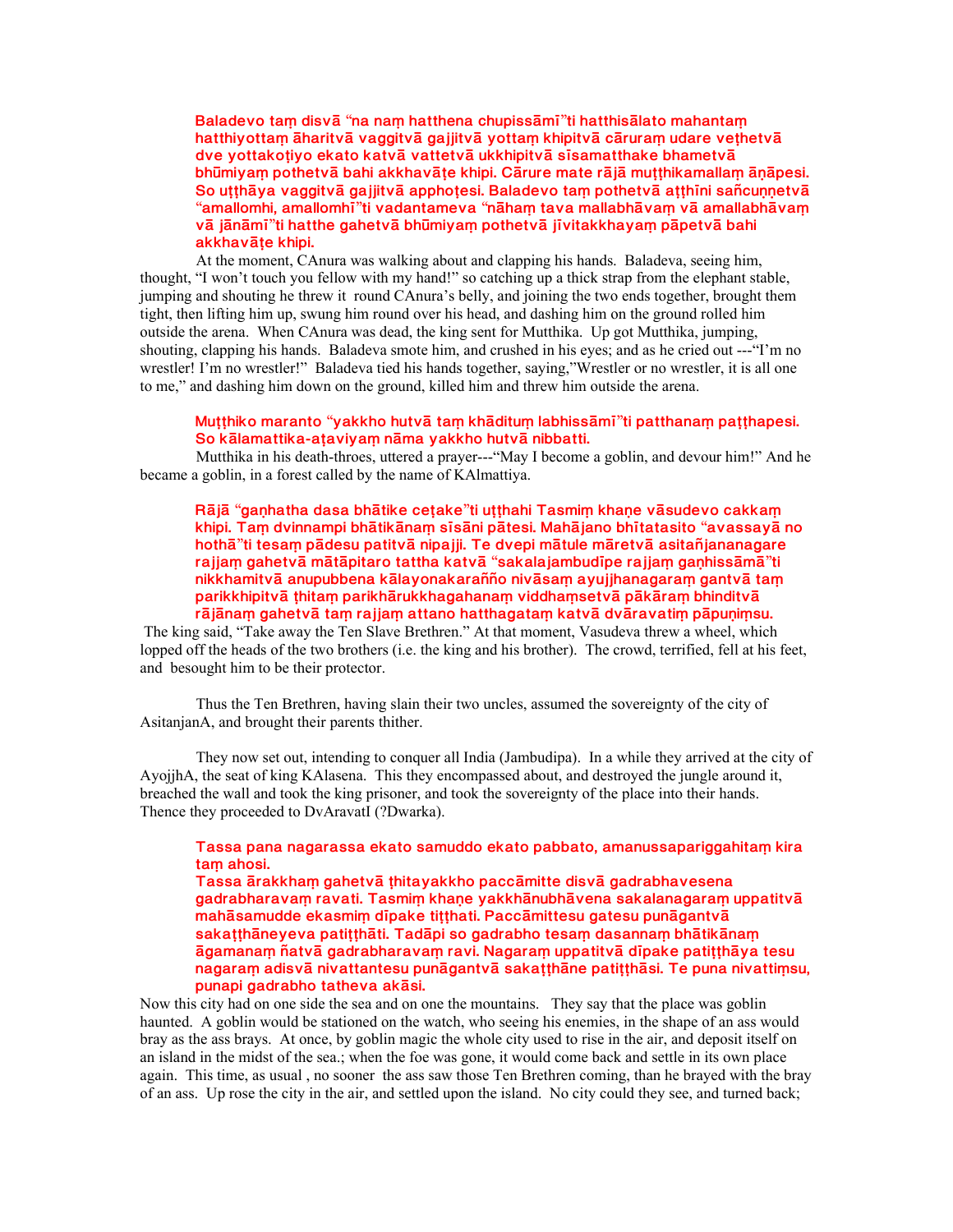then back came the city to its own place again. They returned – again the ass did as before. The sovereignty of the city of DvArvatI they could not take.

Te dvāravatinagare rajjam ganhitum asakkontā kanhadīpāyanassa isino santikam **gantv± vanditv±** "**bhante, maya½ dv±ravatiya½ rajja½ gahetu½ na sakkoma, eka½ no up±ya½ karoth±**"**ti pucchitv±** "**parikh±piµµhe asukasmi½ n±ma µh±ne eko** gadrabho carati. So hi amitte disvā viravati, tasmim khane nagaram uppatitvā **gacchati, tumhe tassa p±de gaºhatha, aya½ vo nipphajjan³p±yo**"**ti vutte t±pasa½ vanditv± gantv± gadrabhassa p±desu gahetv± nipatitv±** "**s±mi, µhapetv± tumhe añño amh±ka½ avassayo natthi, amh±ka½ nagara½ gaºhanak±le m± ravitth±**"**ti y±ci½su. Gadrabho** "**na sakk± na viravitu½, tumhe pana paµhamatara½ ±gantv±** cattāro janā mahantāni ayanaṅgalāni gahetvā catūsu nagaradvāresu mahante ayakhānuke bhūmiyam ākotetvā nagarassa uppatanakāle nangalāni gahetvā hangalabaddham ayasankhalikam ayakhānuke bandheyyātha, nagaram uppatitum **na sakkhissat²**"**ti ±ha.**

**Te** "**s±dh³**"**ti vatv± tasmi½ aviravanteyeva naªgal±ni ±d±ya cat³su nagaradv±resu** khāņuke bhūmiyam ākotetvā atthamsu. Tasmim khaņe gadrabho viravi, nagaram uppatitumārabhi. Catūsu dvāresu thitā catūhi ayanangalehi gahetvā nangalabaddhā ayasankhalikā khānukesu bandhimsu, nagaram uppatitum nāsakkhi. Dasa bhātikā tato nagaram pavisitvā rājānam māretvā rajjam ganhimsu.

So they visited kanhadIpAyana, and said: "Sir, we have failed to capture the kingdom of DvArvatI; tell us how to do it. " He said:" In a ditch , in such a place, is an ass walking about." He brays when he sees an enemy, and immediately the city rises in the air. You must clasp hold of his feet (i.e. beseech him), and that is the way to accomplish your end." Then they took leave of the ascetic; and went all ten of them to the ass, and falling at his feet, said, "Sir, we have no help but thee! When we come to take the city, do not bray!" The ass replied, "I cannot help braying. But if you come first , and four of you bring great iron ploughs, and at the four gates of the city dig great iron posts into the ground, and when the city begins to rise, if you will fix on the post a chain of iron fastened to the plough, the city will not be able to rise." They thanked him; and he did not utter a sound while they got ploughs , and fixed the posts in the ground at the four gates with the four ploughs, having fixed to the posts iron chains which were fastened to the ploughs, the city could not rise. There upon the Ten Brethren entered the city, killed the king, and took his kingdom.

 **Eva½ te sakalajambud²pe tesaµµhiy± nagarasahassesu sabbar±j±no cakkena** jīvitakkhayam pāpetvā dvāravatiyam vasamānā rajjam dasa kotthāse katvā **vibhaji½su, bhagini½ pana añjanadevi½ na sari½su.Tato puna** "**ek±dasa koµµh±se karom±**"**ti vutte aªkuro** "**mama koµµh±sa½ tass± detha, aha½ voh±ra½ katv± j²viss±mi, kevala½ tumhe attano janapade mayha½ suªka½ vissajjeth±**"**ti ±ha. Te** "**s±dh³**"**ti sampaµicchitv± tassa koµµh±sa½ bhaginiy± datv± saddhi½ t±ya nava** rājāno dvāravatiyam vasimsu. Ankuro pana vaņijjamakāsi.

Thus they conquered all India (Jambudipa), and in three and sixty thousand cities they slew by the wheel all the kings of them, and lived at DwArvatI, dividing the kingdom into ten shares. But they had forgotten their sister, the Lady Anjana. So "Let us make eleven shares of it," said they. But Amkura answered, "Give her my share, and I will take to some business for a living; only you must remit my taxes each in your own country." They consented, and gave his share to his sister; and with her they dwelt in DvAravatI, nine kings, while Amkura embarked in trade.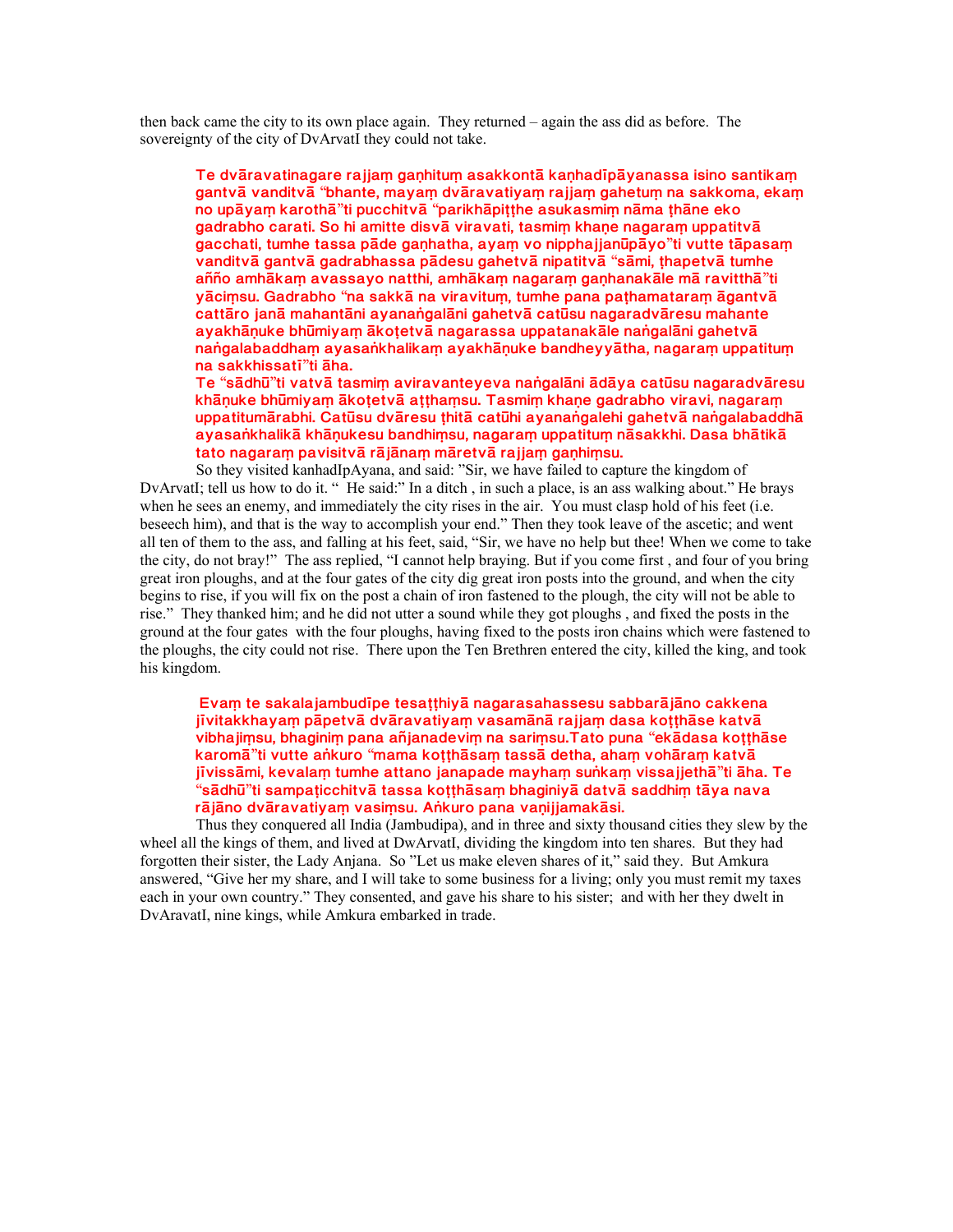Evam tesu aparāparam puttadhītāhi vaddhamānesu addhāne gate mātāpitaro **k±lamaka½su.**

Tadā kira manussānam vīsativassasahassāyukakālo ahosi. Tadā vāsudevamahārājassa eko putto kālamakāsi. Rājā sokapareto sabbakiccāni pahāya mañcassa atanim pariggahetvā vilapanto nipajji. Tasmim kāle ghatapandito **cintesi** "**µhapetv± ma½ añño koci mama bh±tu soka½ haritu½ samattho n±ma natthi, up±yenassa soka½ hariss±m²**"**ti. So ummattakavesa½ gahetv±** "**sasa½ me detha, sasam me dethā**"ti **ākāsam ullokento sakalanagaram vicari.** "Ghatapandito **ummattako j±to**"**ti sakalanagara½ saªkhubhi. Tasmi½ k±le rohiºeyyo n±ma amacco** vāsudevarañño santikam gantvā tena saddhim katham samutthāpento pathamam **g±tham±ha**–

## **165.** "Utthehi kanha kim sesi, ko attho supanena te;

### yopi tuyham sako bhātā, hadayam cakkhu ca dakkhinam; **tassa v±t± bal²yanti, ghaµo jappati kesav±**"**ti.**

In course of time, they were all increased with sons and with daughters; and after a long time had gone by, their parents died. At that period, they say that man's life was twenty thousand years.

Then died one dearly beloved son of the great King VAsudeva. The king, half dead with grief, neglected everything, and lay lamenting, and clutching the frame of his bed. Then Ghatapandita thought to himself, "Except me, no one else is able to soothe my brother's grief; I will find some means of soothing his grief for him." So assuming the appearance of madness, he paced through the whole city, gazing up at the sky, and crying out, "Give me a hare! Give me a hare!" All the city was excited: "Ghatapandita has gone mad!" they said. Just then a courtier named Rohineyya, went into the presence of King VAsudeva, and opened a conversation with him by reciting the first stanza:

> *" Kanha, rise! Why close the eyes to sleep? Why lying there? Thine own born brother – see, the winds away his wit do bear, Away his wisdom! Ghata raves, thou of the long black hair!"*

Tattha kanhāti gottenālapati, kanhāyanagotto kiresa. Ko atthoti katarā nāma vaddhi. Hadayam cakkhu ca dakkhinanti hadayena ceva dakkhinacakkhunā ca samānoti attho. Tassa vātā balīyantīti tassa hadayam apasmāravātā **avattharant²ti attho. Jappat²ti** "**sasa½ me deth±**"**ti vippalapati. Kesav±ti so kira kesasobhanat±ya** "**kesav±**"**ti paññ±yittha, tena ta½ n±men±lapati.** Evam amaccena vutte tassa ummattakabhāvam ñatvā satthā abhisambuddho **hutv± dutiya½ g±tham±ha**–

**166.** "**Tassa ta½ vacana½ sutv±, rohiºeyyassa kesavo;**

#### **taram±nar³po vuµµh±si, bh±tusokena aµµito**"**ti.**

When the courtier had thus spoken, the Master perceiving that he had risen, in his Perfect Wisdom uttered the second stanza:

> *"So soon the long-haired Kesava heard Rohineyya's cry, He rose all anxious and distrest for Ghata's misery.*

Rājā utthāya sīgham pāsādā otaritvā ghatapanditassa santikam gantvā ubhosu **hatthesu dalham gahetvā tena saddhim sallapanto tatiyam gāthamāha– 167.** "**Ki½ nu ummattar³pova, kevala½ dv±raka½ ima½;**

**saso sasoti lapasi, ko nu te sasam±har²**"**ti.**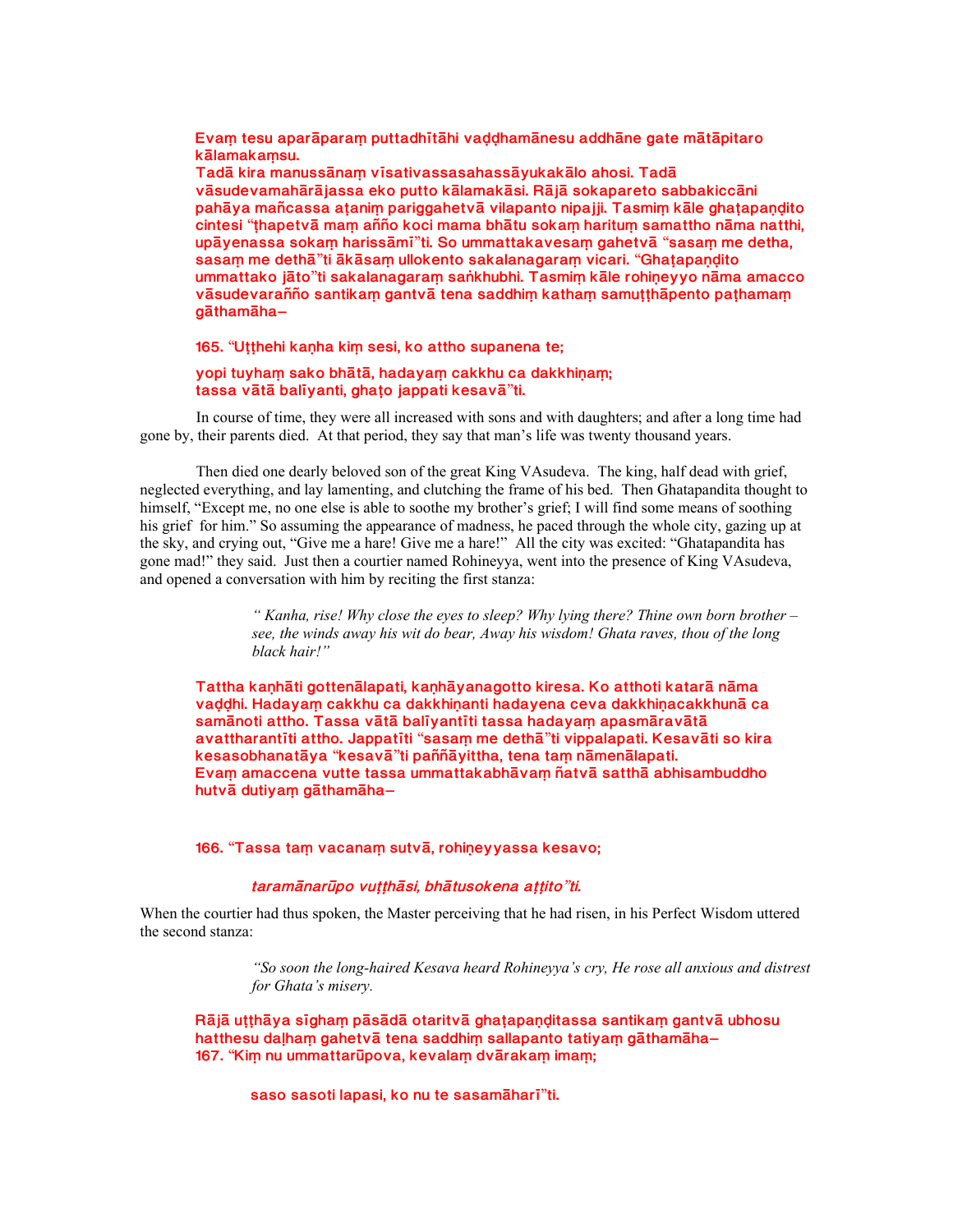Tattha kevalam dvārakam imanti kasmā ummattako viya hutvā sakalam imam **dv±ravatinagara½ vicaranto** "**saso saso**"**ti lapasi. Ko tava sasa½ hari, kena te saso gahitoti pucchati.**

So raññā evam vuttepi punappunam tadeva vacanam vadati. Rājā puna dve gāthā **abh±si**–

**168.** "Sovannamayam manimayam, lohamayam atha rūpiyāmayam;

### sankhasilāpavāļamayam, kārayissāmi te sasam.

**169.** "**Santi aññepi sasak±, araññe vanagocar±;**

#### **tepi te ±nayiss±mi, k²disa½ sasamicchas²**"**ti.**

**Tatrāyam saṅkhepattho– tesu suvaṇṇamayādīsu yaṃ icchasi, taṃ vada, ahaṃ te** kāretvā dassāmi, athāpi te na rocesi, aññepi araññe vanagocarā sasakā atthi, tepi te ānayissāmi, vada bhadramukha, kīdisam sasamicchasīti.

Up rose the King, and quickly came down from his chamber; and proceeding to Ghatapandita, he got fast hold of him with both hands; and speaking to him, uttered the third stanza:

> *In maniac fashion, why do you pace DwAraka all through, and cry, 'Hare, Hare!' Say, who is there has taken a hare from you?"*

To these words of the King, he only answered by repeating the same cry over and over again. But the king recited two more stanzas:

> *Be it of gold, or made of jewels fine, Or brass, or silver, as you may incline, Shell, stone, or coral, I declare I'll make a hare*.

**Rañño** katham sutvā ghaṭapaṇḍito chaṭṭhaṃ gāthamāha– **170.** "**Na c±hamete icch±mi, ye sas± pathavissit±;**

# **candato sasamicch±mi, ta½ me ohara kesav±**"**ti.**

Tattha oharāti otārehi.

On hearing the king's words, the wise man replied by repeating the sixth stanza:

*I crave no hare of earthly kind, but that within the moon: O bring him down, O Kesava! I ask no other boon!"*

**R±j± tassa katha½ sutv±** "**nissa½saya½ me bh±t± ummattakova j±to**"**ti domanassappatto sattamam gāthamāha-171.** "**So n³na madhura½ ñ±ti, j²vita½ vijahissasi;**

# **apatthiya½ yo patthayasi, candato sasamicchas²**"**ti.**

Undoubtedly my brother has gone mad," thought the king, when he heard this. In great grief, he repeated the seventh stanza:

> *In sooth, my brother, you will die, if you make such a prayer, And ask for what no man may pray, the moon's celestial hare.*

**Tattha ñ±t²ti kaniµµha½ ±lapanto ±ha. Ida½ vutta½ hoti**– "**t±ta, mayha½ piyañ±ti so** tvam nūna atimadhuram attano jī vitam vijahissasi, yo apatthetabbam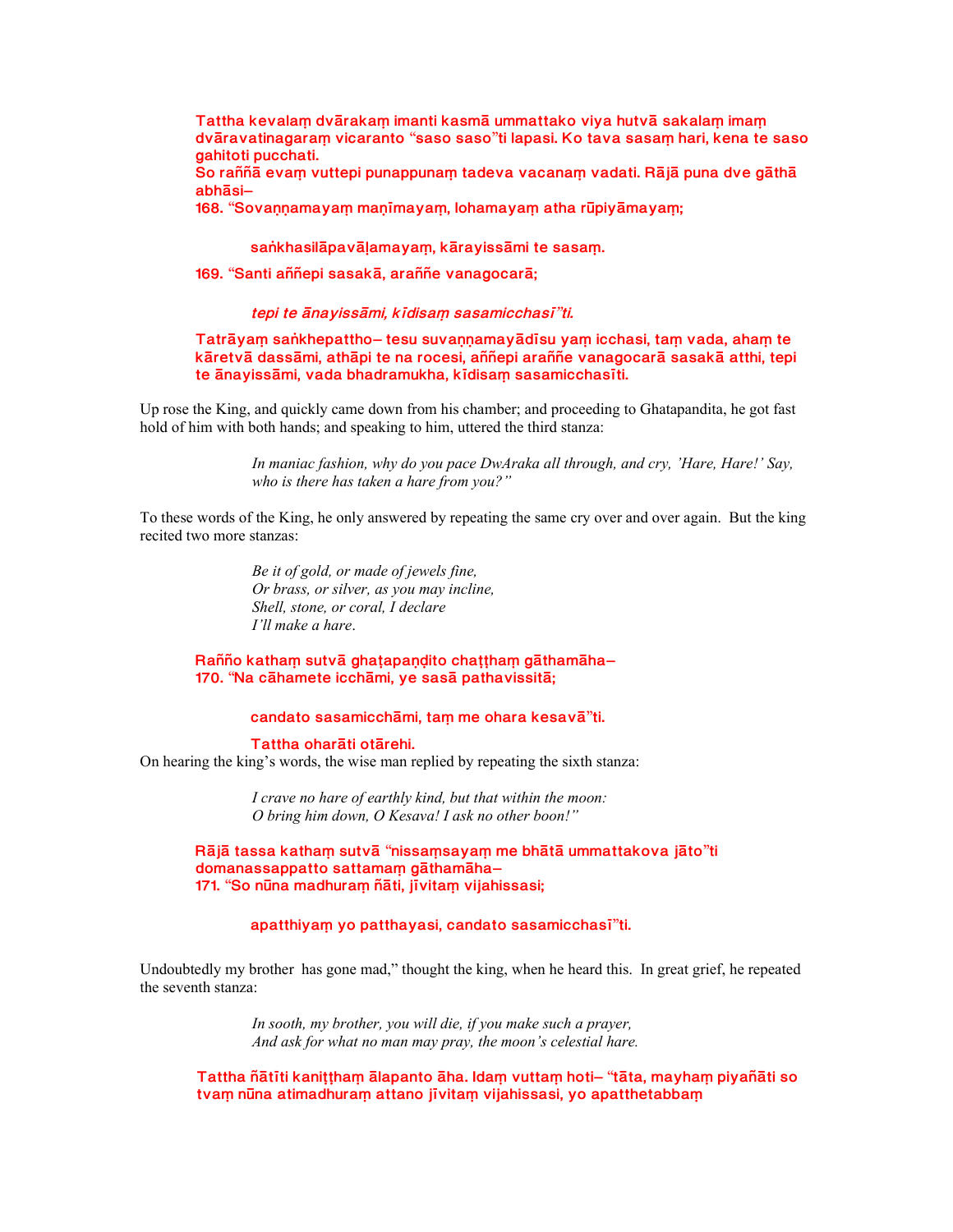patthayasi"ti.Ghațapaņḍito rañño vacanam sutvā niccalo țhatvā "bhātika, tvam candato sasakam patthentassa tam alabhitvā jī vitakkhayabhāvam jānanto kim **k±raº± mataputta½ anusocas²**"**ti vatv± aµµhama½ g±tham±ha**– **172.** "**Eva½ ce kaºha j±n±si, yadaññamanus±sasi;**

#### **kasm± pure mata½ putta½, ajj±pi manusocas²**"**ti.**

Ghatapandita, on hearing the king's answer, stood stock still, and said: "My brother, you know that if a man prays for the hare in the moon, and cannot get it, he will die; then why do you mourn for your dead son?"

> *If, Kanha, this you know, and can console another's woe, Why are you mourning still the son who died so long ago?*

Tattha evanti idam alabbhaneyyatthānam nāma na patthetabbanti yadi evam jānāsi. Yadaññamanusāsasīti evam jānantova yadi aññam anusāsasīti attho. Pureti atha kasmā ito catumāsamatthake mataputtam ajjāpi anusocasīti vadati. **Eva½ so antarav²thiya½ µhitakova** "**bh±tika, aha½ t±va paññ±yam±na½ patthemi, tva½ pana apaññ±yam±nassa socas²**"**ti vatv± tassa dhamma½ desento puna dve g±th± abh±si**–

**173.** "**Ya½ na labbh± manussena, amanussena v± puna;**

#### jāto me mā marī putto, kuto labbhā alabbhiyam.

### **174.** "**Na mant± m³labhesajj±, osadhehi dhanena v±;**

## **sakk± ±nayitu½ kaºha, ya½ petamanusocas²**"**ti.**

Then he went on, standing there in the street –" and I, brother, pray only for what exists, but you are mourning for what does not exist." Then he instructed him by repeating two more stanzas:

> *My son is born, let him not die!" Mor man nor diety Can have that boon; then wherefore pray for what can never be?*

*Nor mystic charm, nor magic roots, nor herbs, nor money spent, Can bring to life again that ghost whom, Kanha, you lament."*

Tattha yanti bhātika yam evam jāto me putto mā marīti manussena vā devena vā puna na labbhā na sakkā laddhum, tam tvam patthesi, tadetam kuto labbhā kena kāraņena sakkā laddhum, na sakkāti dīpeti. Kasmā? Yasmā alabbhiyam, alabbhaneyyaṭṭhānañhi nāmetanti attho. Mantāti mantapayogena. Mūlabhesajjāti **m³labhesajjena. Osadheh²ti n±n±vidhosadhehi. Dhanena v±ti koµisatasaªkhyenapi dhanena v±. Ida½ vutta½ hoti**– "**ya½ tva½ petamanusocasi, ta½ etehi mantapayog±d²hi ±netu½ na sakk±**"**ti. R** $\bar{a}$  **ja i** am sutv $\bar{a}$  "yuttam, tāta, sallakkhitam me, mama sokaharanatthāya tayā idam **katan**"ti ghatapanditam vannento catasso gāthā abhāsi-175. "Yassa etādisā assu, amaccā purisapanditā;

yathā nijjhāpaye ajja, ghațo purisapaņdito.

**176.** "**¾ditta½ vata ma½ santa½, ghatasitta½va p±vaka½;**

vārinā viya osiñcam, sabbam nibbāpaye daram.

**177.** "**Abbah² vata me salla½, yam±si hadayassita½;**

yo me sokaparetassa, puttasokam apānudi.

**178.** "**Soha½ abb³¼hasallosmi, v²tasoko an±vilo;**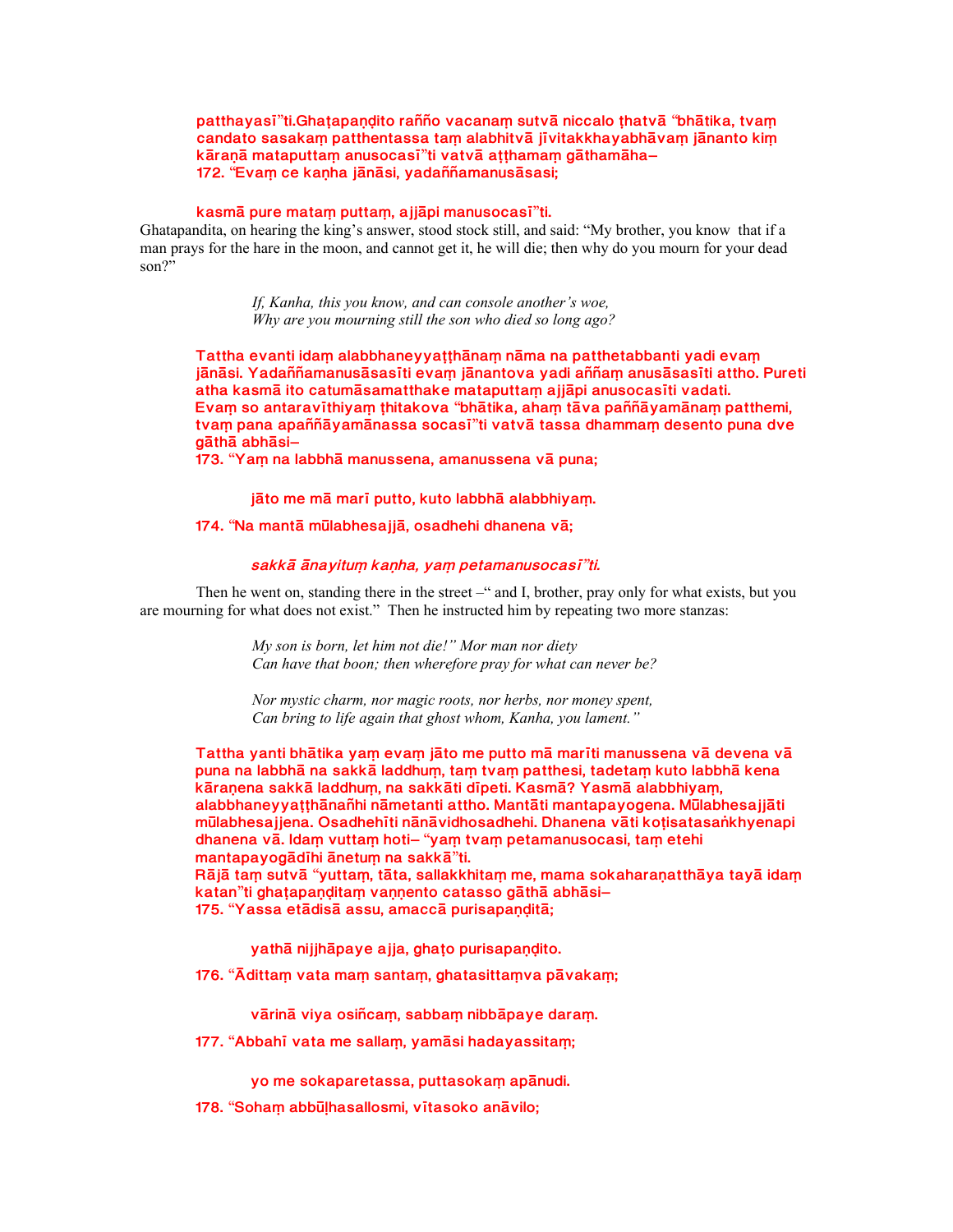### na socāmi na rodāmi, tava sutvāna māņavā"ti.

The King, on hearing this, answered, "Your intent was good, dear one. You did it to take away my trouble." Then in praise of Ghatapandita he repeated four stanzas:

> Men had I, wise and excellent to give me good advice: But how hath Ghatapandita opened this day mine eyes!

Blazing was I, as when a man pours oil upon a fire; Thou didst bring water, and didst quench the pain of my desire.

Grief for my son, a cruel shaft was lodged within my heart; Thou hast consoled me for my grief, and taken out the dart.

That dart extracted, free from pain, tranquil, and calm I keep; Hearing,  $O$  youth, thy words of truth, no more I grieve nor weep."

Tattha pathamagāthāya sankhepattho-yathā yena kāraņena ajja mam puttasokaparetam ghato purisapandito sokaharanatthāya nijihāpaye nijihāpesi bodhesi. Yassa aññassapi etādisā purisapaņditā amaccā assu, tassa kuto sokoti. Sesagāthā vuttatthāyeva. **Avasane** 

179. "Evam karonti sappaññā, ye honti anukampakā;

nivattayanti sokamhā, ghato jetthamva bhātaran"ti.-

• Ayam abhisambuddhagāthā uttānatthāyeva.

And lastly,

Thus do the merciful, and thus they who are wise indeed: They free from pain, as Ghata here his eldest brother freed."

This is the stanza of Perfect Wisdom.

Evam ghatakumārena vītasoke kate vāsudeve rajjam anusāsante dīghassa addhuno accayena dasabhātikaputtā kumārā cintayiṃsu "kaṇhadīpāyanaṃ 'dibbacakkhuko'ti vadanti, vīmamsissāma tāva nan"ti. Te ekam daharakumāram alankaritvā gabbhini-ākārena dassetvā udare masūrakam bandhitvā tassa santikam netvā "bhante, ayam kumārikā kim vijāyissatī"ti pucchimsu. Tāpaso "dasabhātikarājūnaṃ vināsakālo patto, mayhaṃ nu kho āyusaṅkhāro kīdiso hotī"ti olokento "ajjeva maranam bhavissatī"ti ñatvā "kumārā iminā tumhākam ko attho"ti vatvā "kathetheva no, bhante"ti nibaddho "ayam ito sattame divase khadiraghatikam vijāyissati, tāya vāsudevakulam nassissati, apica kho pana tumhe tam khadiraghatikam gahetvā jhāpetvā chārikam nadiyam pakkhipeyyāthā"ti āha. Atha nam te "kūtajatila, puriso vijāyanako nāma natthī"ti vatvā tantarajjukam nāma kammakaranam katvā tattheva jīvitakkhayam pāpayimsu. Rājāno kumāre pakkosāpetvā "kim kāraņā tāpasam mārayitthā"ti pucchitvā sabbam sutvā bhītā tassa ärakkham datvä sattame divase tassa kucchito nikkhantam khadiraghatikam jhāpetvā chārikaṃ nadiyaṃ khipiṃsu. Sā nadiyā vuyhamānā mukhadvāre ekapasse laggi, tato erakam nibbatti.

In this manner was VAsudeva consoled by Prince Ghata.

After the lapse of a long time, during which he ruled his kingdom, the sons of the Ten Brethren thought: "They say that KanhadIpAyana is possest of divine insight. Let us put him to the test." So they procured a young lad, and drest him up, and by binding a pillow about his belly, made it appear as though he were with child. Then they brought him into his presence, and asked him, "When, Sir, will this woman be delivered?" The ascetic perceived that the time was come for the destruction of the ten royal brothers; then,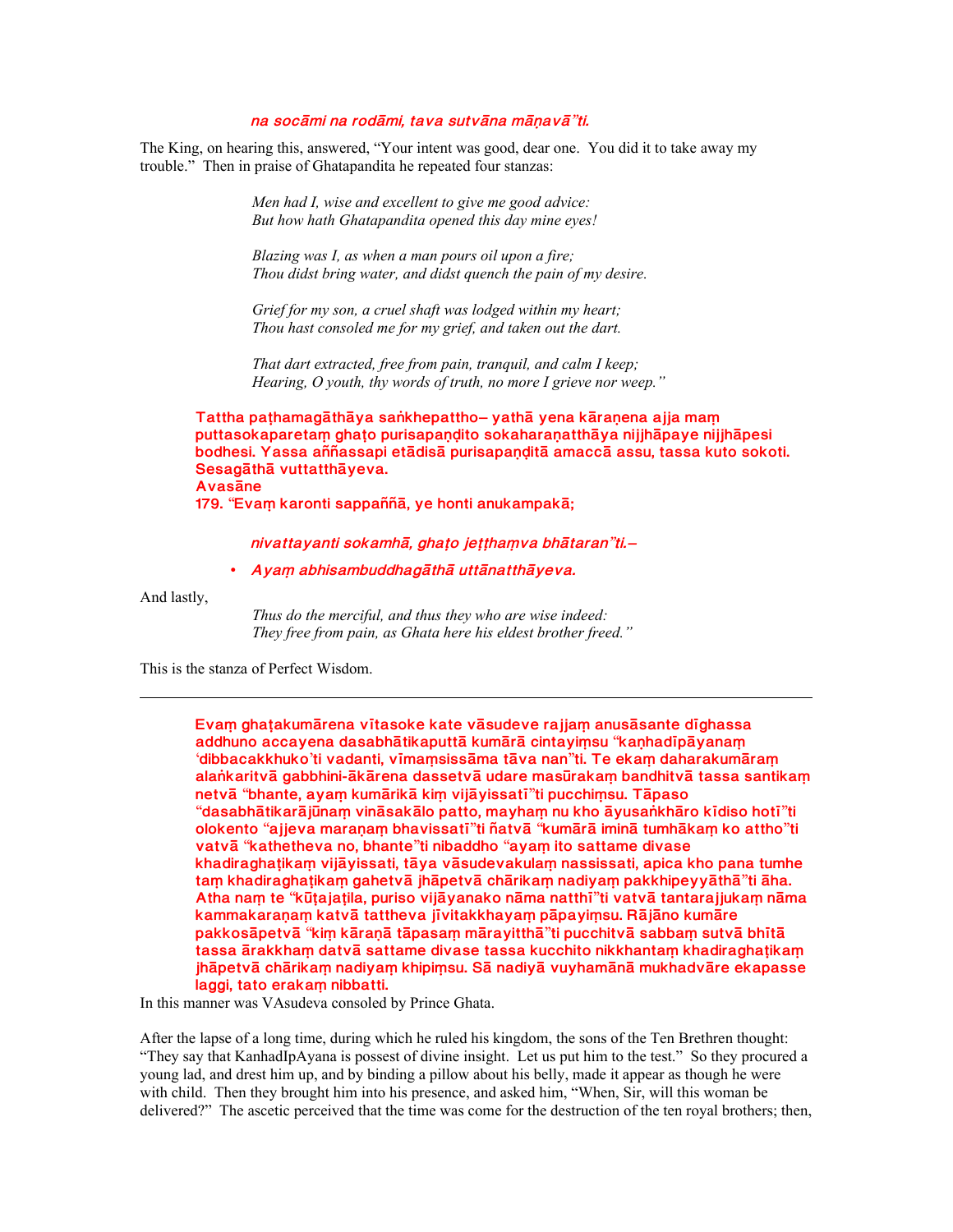looking to see what the term of his own life should be, he perceived that he must die that very day. Then he said, "Young sirs, what is this man to you?" "Answer us," they replied persistently. He answered, "This man on the seventh day from now will bring forth a knot of acacia wood. With that he will destroy the line of Vasudeva, even though ye should take the piece of wood and burn it, and cast the ashes into the river." "Ah, false ascetic!" said they, "a man can never bring forth a child!" and they did the rope and string business, and killed him at once. The kings sent for the young men, and asked them why they had killed the ascetic. When they heard all, they were frightened. They set a guard upon the man; and when on the seventh day he voided from his belly a knot of acacia wood, they burnt it, and cast the ashes into the river. The ashes floated down the river, and stuck on one side by a postern gate; from thence sprung an eraka plant.

**Athekadivasa½ te r±j±no** "**samuddak²¼a½ k²¼iss±m±**"**ti mukhadv±ra½ gantv±** mahāmandapam kārāpetvā alaṅkatamandape khādantā pivantā kilāvaseneva pavattahatthapādaparāmāsā dvidhā bhijjitvā mahākalaham karimsu. Atheko aññam muggaram alabhanto erakavanato ekam erakapattam ganhi. Tam gahitamattameva **khadiramusala½ ahosi. So tena mah±jana½ pothesi Athaññehi sabbehi** gahitagahitam khadiramusalameva ahosi. Te aññamaññam paharitvā mahāvināsam  $p\bar{a}$ punimsu.

One day, the kings proposed that they should go and disport themselves in the water. So to this postern gate they came; and they caused a great pavilion to be made, and in that gorgeous pavilion they ate and drank. Then in sport they began to catch hold of hand and foot, and dividing into two parts, they became quarrelsome. At last one of them, finding nothing better for a club, picked a leaf from the eraka plant, which even as he plucked it became a club of acacia wood in his hand. With this he beat many people. Then the others plucked also, and the things as they took them became clubs, and with them they cudgeled one another until they were killed.

## **Tesu mah±vin±sa½ vinassantesu v±sudevo ca baladevo ca bhagin² añjanadev² ca** purohito cāti cattāro janā ratham abhiruhitvā palāyimsu, sesā sabbepi vinatthā. Tepi cattāro rathena palāyantā kāļamattika-atavim pāpuņimsu.

As these were destroying each other, four only – Vasudeva, Baladeva, the lady Anjana their sister and the chaplain—mounted a chariot and fled away; the rest perished, every one.

So hi mutthikamallo patthanam katvā yakkho hutvā tattha nibbatto baladevassa **±gatabh±va½ ñatv± tattha g±ma½ m±petv± mallavesa½ gahetv±** "**ko yujjhituk±mo**"**ti vagganto gajjanto apphoµento vicari. Baladevo ta½ disv±va** "**bh±tika, aha½ imin± saddhi½ yujjhiss±m²**"**ti vatv± v±sudeve v±renteyeva rath± oruyha tassa santika½ gantv± vagganto gajjanto apphoµesi. Atha na½ so** pasāritahattheyeva gahetvā mūlakandam viya khādi.

Now these four, fleeing away in the chariot, came to the forest of KAlamattikA. There Mutthika the Wrestler had been born, having become according to his prayer a goblin. When he perceived the coming of Baladeva, he created a village in that spot; and taking the semblance of a wrestler, he went jumping about, and shouting, "Who's for a fight?" snapping his fingers the while. Baladeva, as soon as he saw him, said, "Brother, I'll try a fall with this fellow." VAsudeva tried his best to prevent him; but down he got from the chariot, and went up to him, snapping his fingers. The other just seized him in the hollow of his hand, and gobbled him up like a radish-bulb.

# Vāsudevo tassa matabhāvam ñatvā bhaginiñca purohitañca ādāya sabbarattim **gantv± s³riyodaye eka½ paccantag±ma½ patv±** "**±h±ra½ pacitv± ±harath±**"**ti** bhaginiñca purohitañca gāmaṃ pahiṇitvā sayaṃ ekasmiṃ gacchantare paṭicchanno **nipajji.**

VAsudeva, perceiving that he was dead, went on all night long with his sister and the chaplain, and at sunrise arrived at a frontier village. He lay down in the shelter of a bush, and sent his sister and the chaplain into the village, with orders to cook some food and bring it to him.